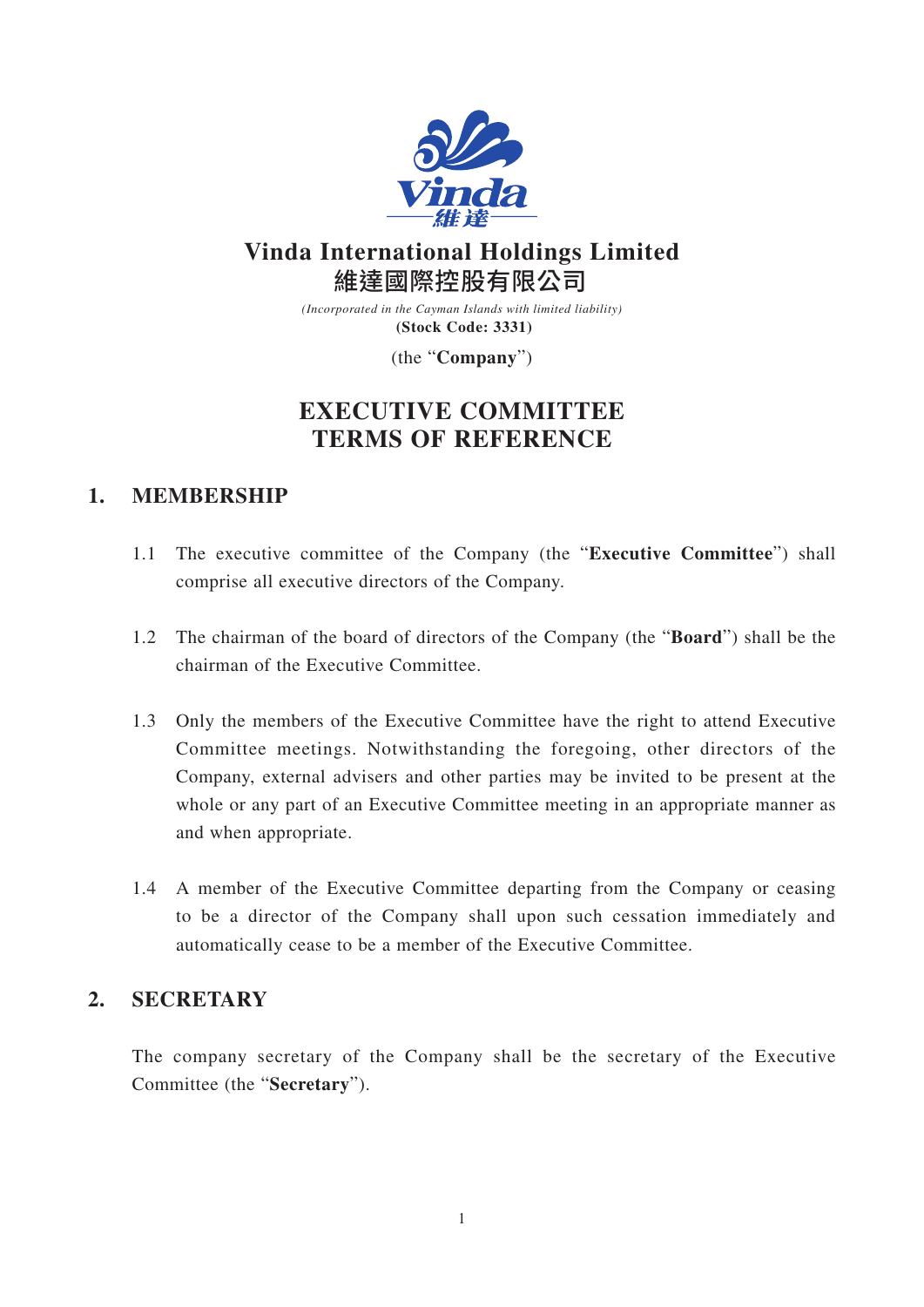#### **3. FREQUENCY OF MEETINGS**

Meetings of the Executive Committee shall be held regularly at least twice every quarter or as and when deemed necessary by the chairman.

## **4. NOTICES OF MEETINGS**

- 4.1 Unless otherwise agreed by all the Executive Committee members, a meeting of the Executive Committee shall be called with at least three days' prior notice specifying the date, time and venue/method of the meeting.
- 4.2 A member of the Executive Committee may at any time request the Secretary to summon a meeting of the Executive Committee. Notice shall be given to each member of the Executive Committee orally in person or in writing or by telephone or by facsimile or electronic transmission at the telephone number or facsimile number or address or e-mail address from time to time notified to the Secretary by such member of the Executive Committee or by such other means as the members may from time to time determine. Any notice given orally shall be confirmed in writing.
- 4.3 Executive Committee meetings shall be convened by the Secretary.
- 4.4 Unless waived by all members of the Executive Committee, an agenda of the matters to be discussed shall be sent to each member of the Executive Committee at least three days before the date of the meeting. Meeting documents including such meeting agenda shall be sent to the members of the Executive Committee and other appropriate attendees at the same time.

### **5. PROCEEDINGS OF MEETINGS**

5.1 The quorum of an Executive Committee meeting shall be two members. Executive Committee meetings duly convened with the necessary quorum present shall have the power to exercise all or any authorities, powers and discretion granted to or exercisable by the Executive Committee. A meeting chairman should be elected if the Executive Committee chairman cannot attend the meeting.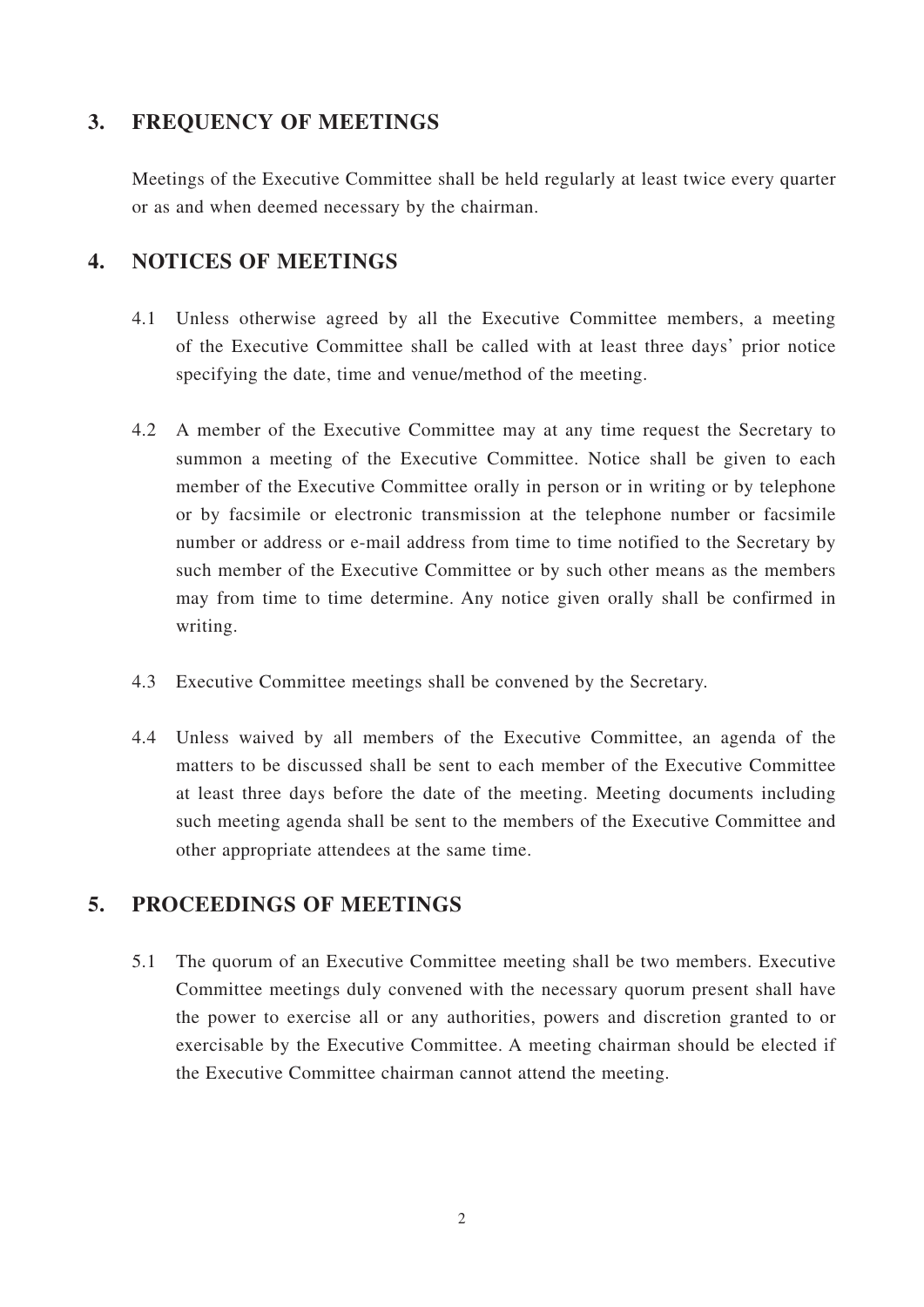- 5.2 Members of the Executive Committee may participate in a meeting of the Executive Committee by means of a conference telephone or other communications equipment through which all persons participating in the meeting can hear each other and participation in a meeting pursuant to this provision shall constitute presence in person at such meeting.
- 5.3 Resolutions proposed at any Executive Committee meeting shall be passed by the majority of the members present at the meeting. In the case of an equality of votes, the chairman of the Executive Committee shall have the casting vote.

### **6. WRITTEN RESOLUTIONS**

Subject to the Rules Governing the Listing of Securities on The Stock Exchange of Hong Kong Limited as amended from time to time (the "**Listing Rules**") and the articles of association of the Company, resolutions of the Executive Committee may be passed by all members of the Executive Committee in writing.

## **7. AUTHORITIES**

The Executive Committee is authorised by the Board to review and approve any matter under these Terms of Reference.

### **8. RESPONSIBILITIES AND DUTIES**

The responsibilities and duties of the Executive Committee include the following:

- (a) to develop the Company's strategy and make recommendations to the Board;
- (b) to develop the Company's annual budget and capital expenditure and any amendments thereto and make recommendations to the Board;
- (c) to approve new investment projects of the Company and its subsidiaries' (collectively, the "**Group**") and non-project capital expenditure of the Group of RMB10 million or above within the Group's overall annual CAPEX budget;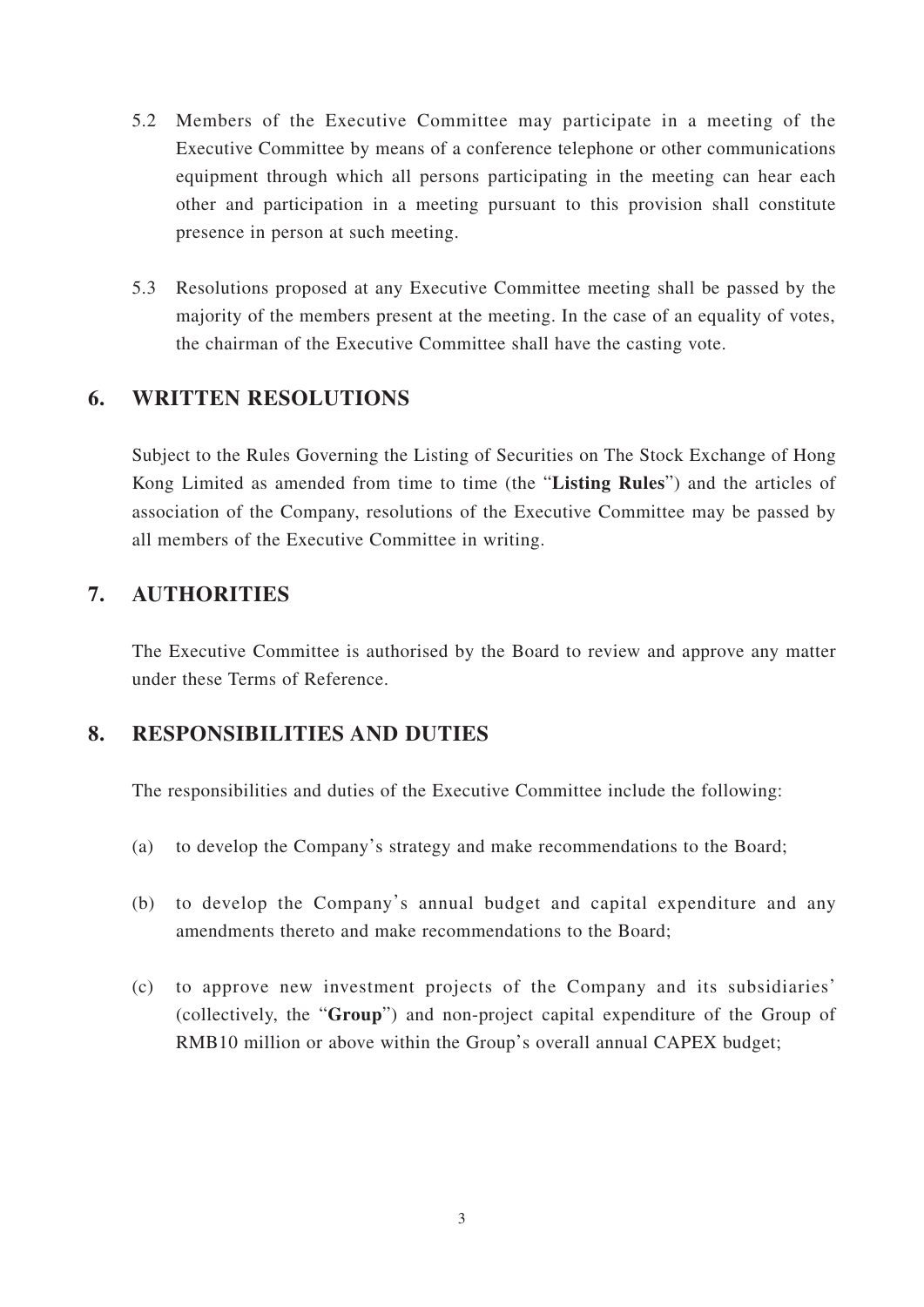- (d) to develop the Company's material business plans and potential mergers and acquisitions with advice of the Strategic Development Committee of the Company and make recommendations to the Board;
- (e) to review and approve the Company's proposals for restructuring and major asset disposal with a net asset value of RMB10 million or above;
- (f) to review and approve all other Company's projects that are relevant to the fulfillment of the strategy as specified by the Board;
- (g) to review and approve the appointment of legal, other professionals and consultants of the Company with annual commitment or total commitment of more than HK\$3 million or where the management thinks appropriate and approve material legal, professional and consultancy fees;
- (h) to review and advise on the remuneration for the directors and senior management of the Company and make recommendations to the Remuneration Committee of the Company;
- (i) (i) to review and approve the remuneration for the senior executives of the Group who are at Grade 6A or above (not being directors and senior management of the Company) (the "**Senior Executives**") with respective basic salary of HK\$2.5 million or less; and (ii) to review and advise on the remuneration for the Senior Executives with respective basic salary of more than HK\$2.5 million and make recommendations to the Remuneration Committee of the Company;
- (j) to make recommendations to the Remuneration Committee of the Company on the annual country salary increase cap;
- (k) to review and approve individual annual salary increases for Senior Executives within the annual budget approved by the Remuneration Committee of the Company;
- (l) to make recommendations to the Remuneration Committee of the Company on individual salary increases of the Directors of the Company and senior management.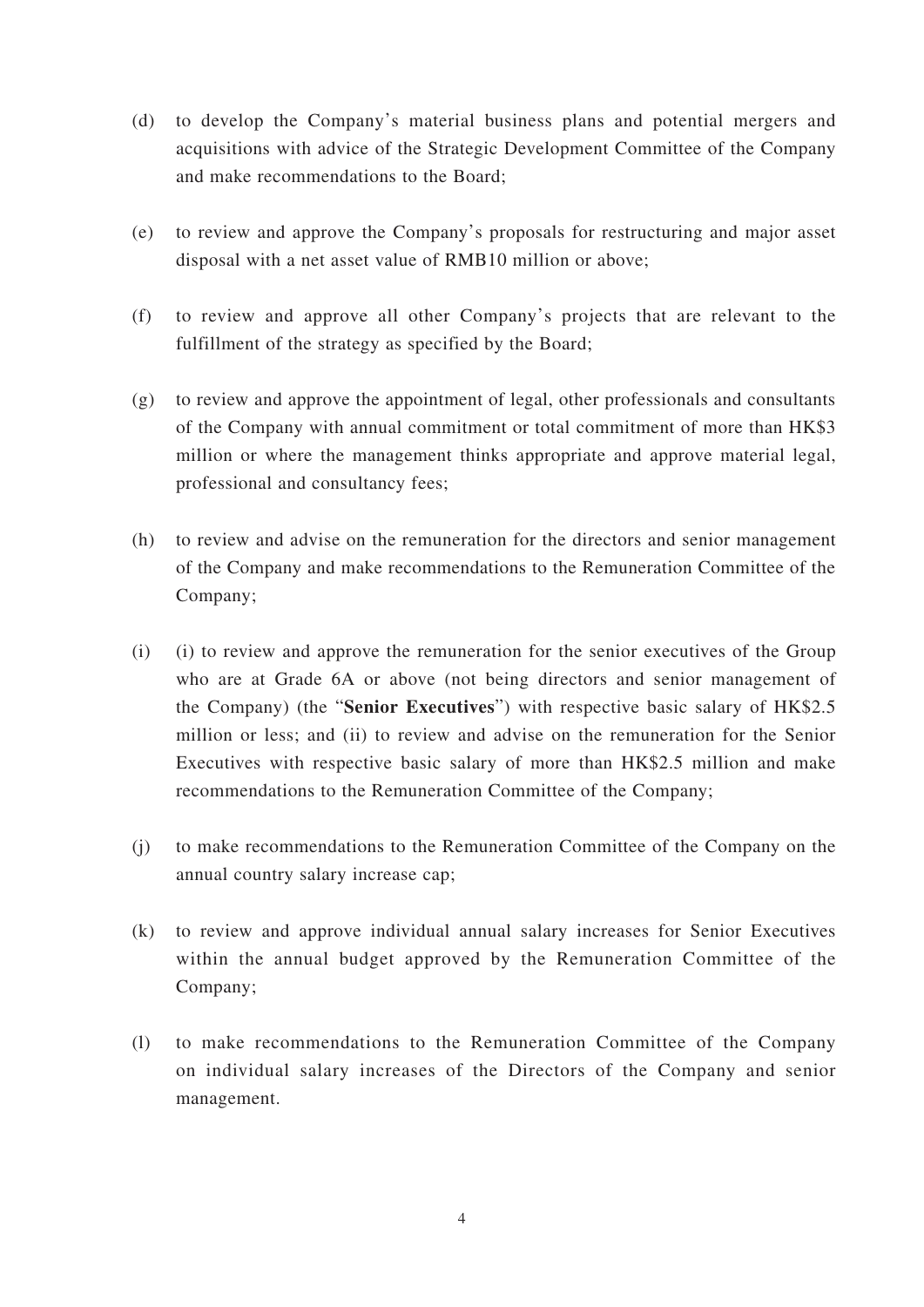- (m) to consider and approve the appointment and dismissal of the senior management and Senior Executives with respective basic salary of HK\$2.5 million or less;
- (n) to review and approve major financing proposals and treasury management proposals with the advice of the Risk Management Committee of the Company;
- (o) to review and approve board meeting agenda;
- (p) to review and advise on the agenda of the board committees of the Company;
- (q) to carry out any other duties assigned by the Board from time to time; and
- (r) to report to the Board on its decisions or recommendations, unless there are legal or regulatory restrictions on its ability to do so (such as a restriction on disclosure due to regulatory requirements).

For the purpose of this paragraph 8, "senior management" shall refer to the same category of persons as referred to in the Company's annual report and is required to be disclosed under Appendix 16 to the Listing Rules.

### **9 MINUTES OF MEETINGS**

- 9.1 The Secretary shall record all proceedings and resolutions of all meetings of the Executive Committee, including the names of those attended and present, prepare and keep minutes recording in sufficient detail the matters considered and decisions reached, including any concerns raised by directors or dissenting views expressed.
- 9.2 The Secretary shall circulate the draft and final versions of minutes of meetings and all written resolutions of the Executive Committee to all members of the Executive Committee for their comment and records within reasonable time after the meeting or the passing of the written resolutions.